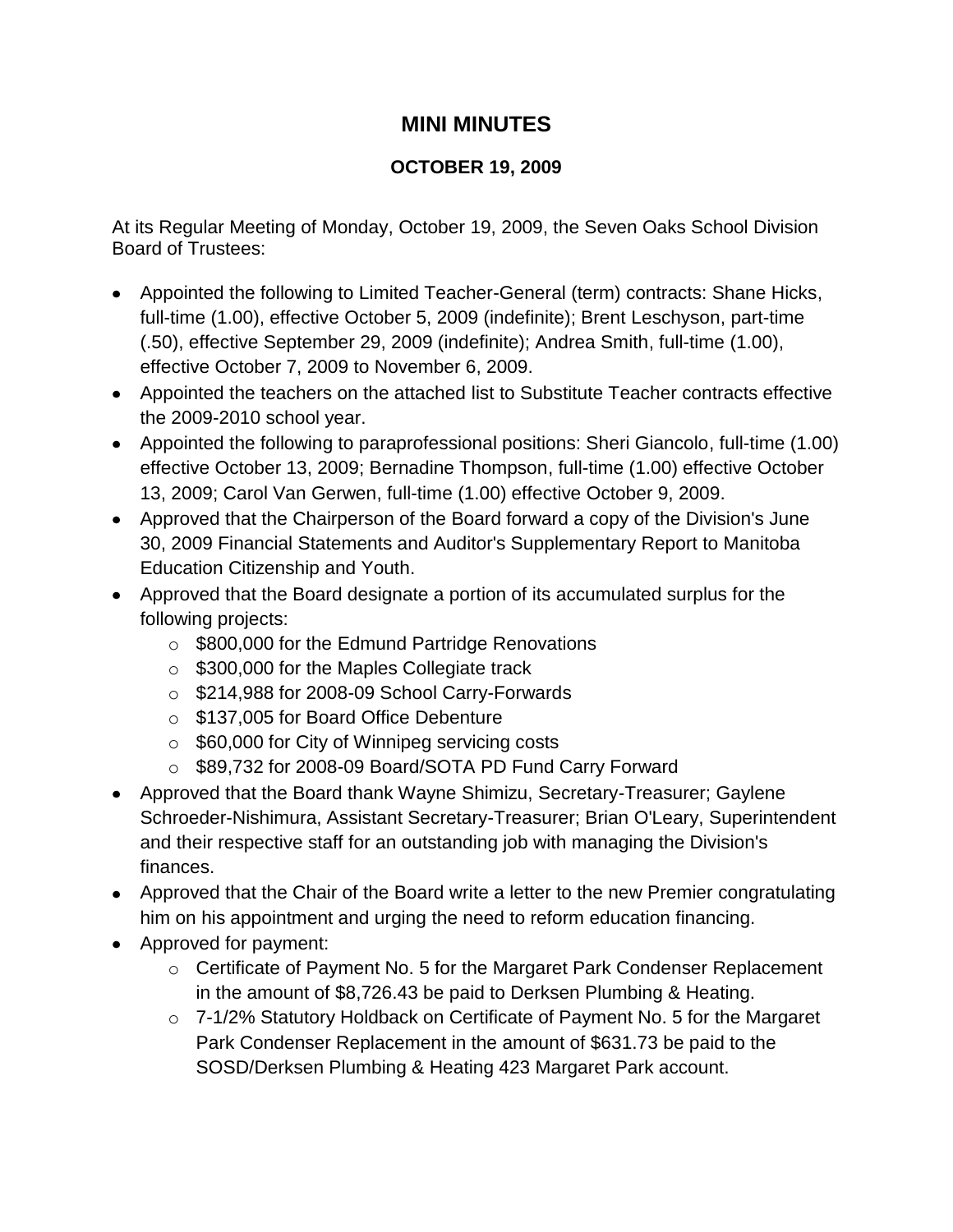- o Certificate of Payment No. 4 for ÉSOMS Ventilation System Upgrade in the amount of \$273,131.40 be paid to East Side Ventilation.
- o 7-1/2% Statutory Holdback on Certificate of Payment No. 4 for ÉSOMS Ventilation System Upgrade in the amount of \$19,903.33 be paid to the SOSD/East Side 411 ÉSOMS Vent account.
- o Invoice No. 395433 for Riverbend/A.E. Wright Portables in the amount of \$5,867.66 be paid to Stantec Consulting.
- o Invoice No. 900969 for GCCI West Roof Replacement/Reinforcement Phase 2 in the amount of \$2,730.00 be paid to Retro-Specs Consultants Ltd.
- Approved that the Board direct the administration to prepare a rental agreement for Folklorama 2010 for the Ukraine-Kyiv Pavilion for the use of Maples Collegiate from July 26, 2010 to August 9, 2010.
- Received as information:
	- o MSBA Call for 2010 Resolutions along with supporting rationale, to be submitted to Manitoba School Boards office no later than Friday, December 11, 2009.
	- o Chris Hagen, Senior Field Officer, Pupil Transportation Unit: School Bus Safety Week - October 19-23, 2009.
	- o Honourable Peter Bjornson, Minister of Education, Citizenship and Youth: Proclamation: October 26, 2009 as Manitoba School Library Day, Proclamation: November 2 to 6, 2009 is designated as Paralympics School Week, and H1N1-reporting of absenteeism on division websites.
	- o Pat Isaak, President, MTS and Hugh Coburn, President, MSBA: Joint Statement of MSBA and MTS on H1H1 Influenza and Public Schools.
	- o David Yeo, Education Administration Services: Bill 2 The Public Schools Amendment Act (Trans Fat and Nutrition).
	- o Manitoba School Boards Association Salary Bulletin: Beautiful Plains School Division and Beautiful Plains Teachers' Association.
	- o Justin Rempel, Labour Relations, Manitoba School Boards Association: MUST Fund Application for Assistance.
	- o Cliff Meder, Director of Operations, Seven Oaks School Division: Garden City Collegiate - Addition and Renovations, Change Order No. 5.
	- o Workers Compensation Board of Manitoba: Client Profile Summary Report to 30/09/2009.
	- o Carolyn Duhamel, Executive Director, MSBA: 2009 Committee Member Survey Results.
	- o NSBA 70th Annual Conference Chicago, April 10-12, 2010.
	- o MSBA Newspaper Clippings.